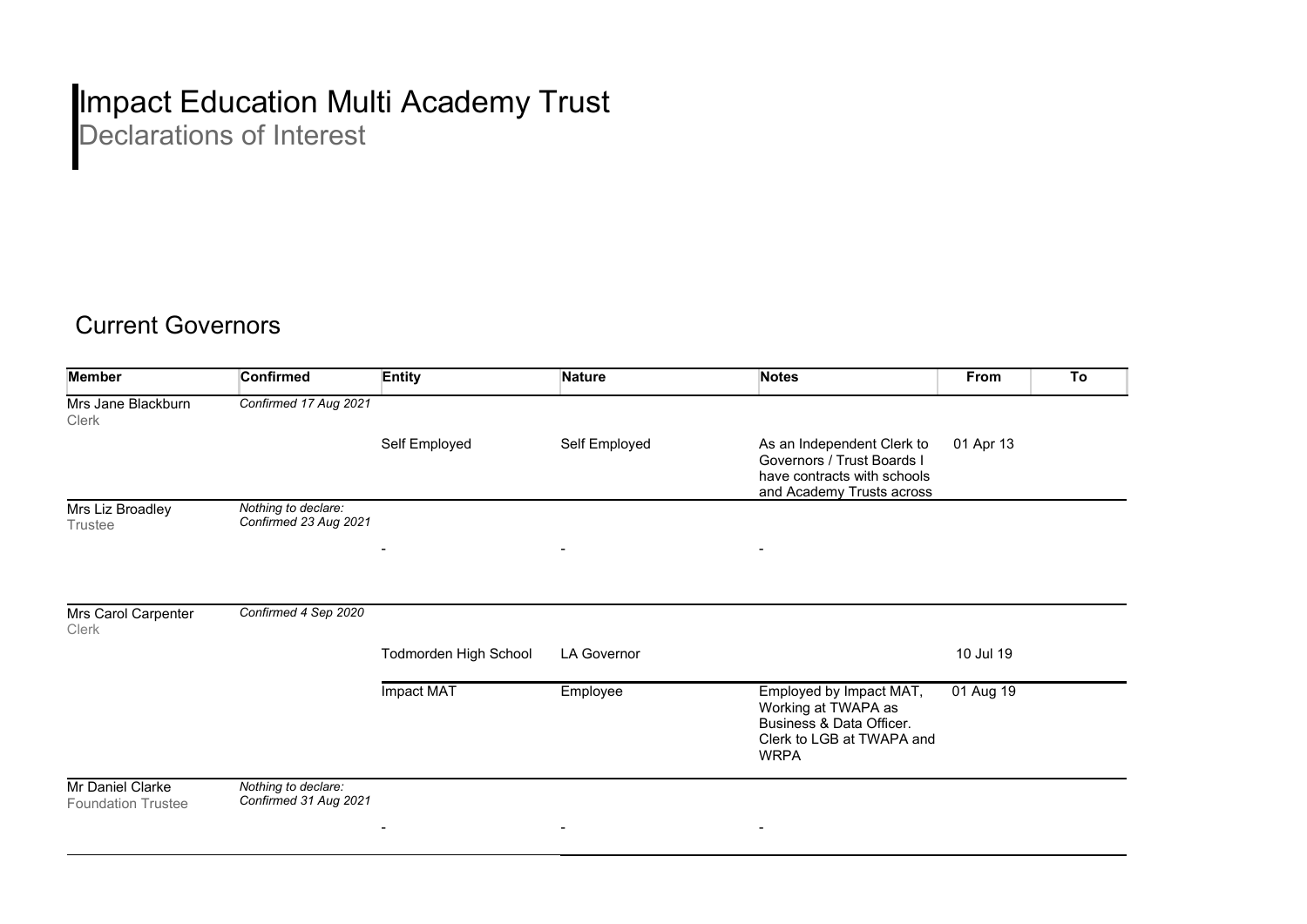| Mr John Eccleston<br><b>Trustee</b> | Confirmed 17 Dec 2021                        |                                               |                          |                                                                                 |           |
|-------------------------------------|----------------------------------------------|-----------------------------------------------|--------------------------|---------------------------------------------------------------------------------|-----------|
|                                     |                                              | <b>Calderdale Governors</b><br>Association    | Vice chair               | Voluntary organisation<br>supporting governance in<br>Calderdale                | 30 Apr 10 |
|                                     |                                              | Calderdale Against School Member<br>Cuts CASC |                          | Non political volunteer group<br>campaigning for better<br>funding for schools. | 01 Nov 17 |
|                                     |                                              | Calderdale Schools Forum Academy member       |                          |                                                                                 | 01 Nov 21 |
| Mr Andrew Fisher<br>Member          | Confirmed 20 Sep 2021                        |                                               |                          |                                                                                 |           |
|                                     |                                              | North Halifax Grammar<br>School               | Principal                |                                                                                 | 01 Sep 21 |
|                                     |                                              | <b>Impact Multi Academy Trust Member</b>      |                          |                                                                                 | 01 Sep 21 |
| Mrs Stacey Fountain<br>Clerk        | Nothing to declare:<br>Confirmed 22 Oct 2019 |                                               |                          |                                                                                 |           |
|                                     |                                              |                                               |                          |                                                                                 |           |
| Mr Gary Hellawell<br>Other          | Nothing to declare:<br>Confirmed 23 Nov 2020 |                                               |                          |                                                                                 |           |
|                                     |                                              |                                               | $\overline{\phantom{a}}$ |                                                                                 |           |
| Mrs Viv Helliwell<br>Other          | Not confirmed                                |                                               |                          |                                                                                 |           |
|                                     |                                              |                                               |                          |                                                                                 |           |
| Mr Phill Horsfall<br>Other          | Not confirmed                                |                                               |                          |                                                                                 |           |
|                                     |                                              |                                               |                          |                                                                                 |           |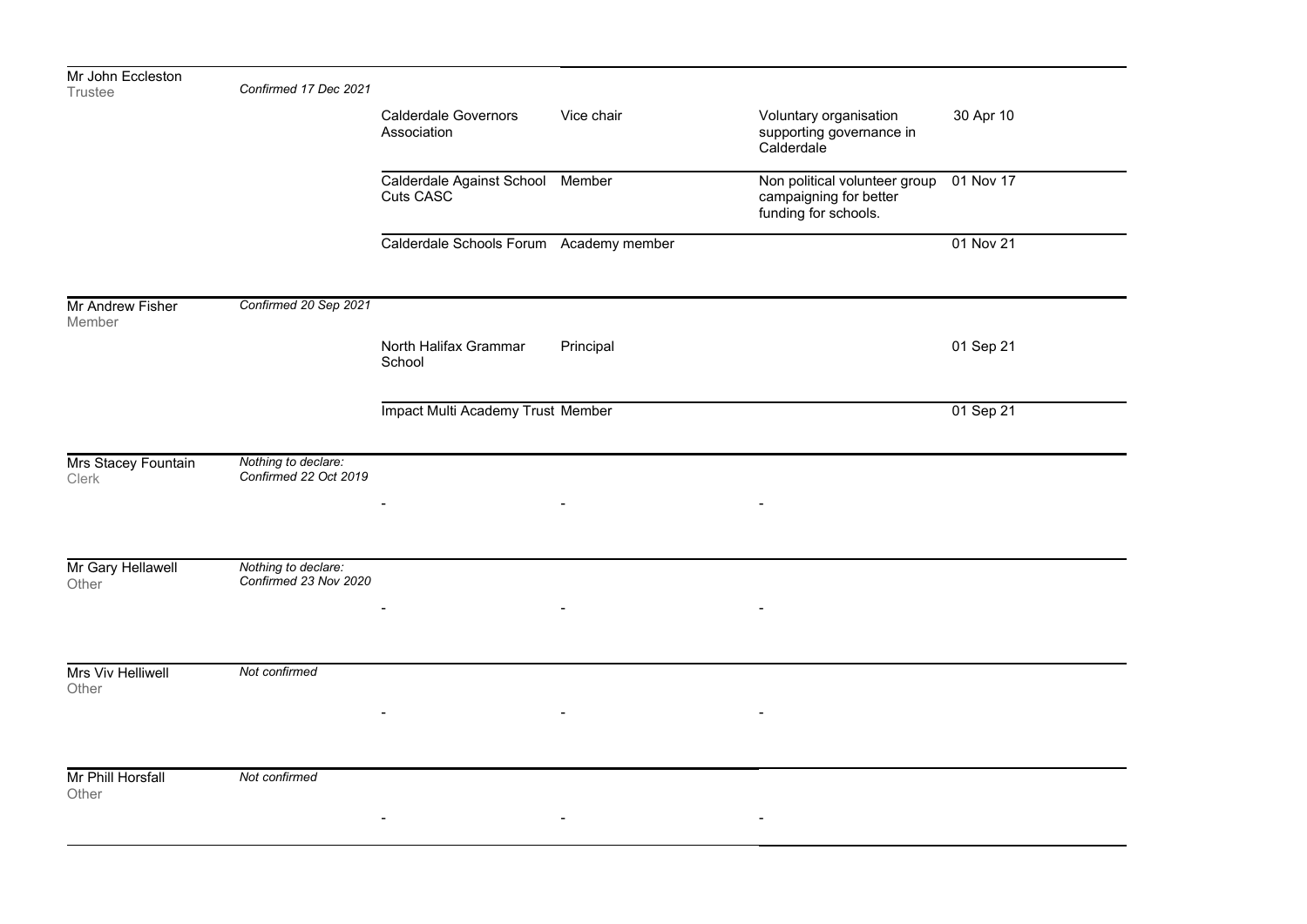| Mr Adrian Hunt<br><b>Foundation Trustee</b> | Nothing to declare:<br>Confirmed 7 Sep 2021 |                                                  |                   |                                                                                   |           |           |
|---------------------------------------------|---------------------------------------------|--------------------------------------------------|-------------------|-----------------------------------------------------------------------------------|-----------|-----------|
|                                             |                                             |                                                  |                   |                                                                                   |           |           |
|                                             |                                             |                                                  |                   |                                                                                   |           |           |
| Mr Mick Kay<br>CEO                          | Confirmed 22 Sep 2021                       |                                                  |                   |                                                                                   |           |           |
|                                             |                                             | South Pennine Academies Education Trust<br>Trust |                   | I was appointed to the board<br>of Trustees for 4 years<br>starting 23 July 2020. | 23 Nov 20 |           |
| Mrs Jo Kaye<br>Trustee                      | Confirmed 31 Aug 2021                       |                                                  |                   |                                                                                   |           |           |
|                                             |                                             | Network Rail                                     | Employee          |                                                                                   | 04 Sep 95 | 04 Dec 19 |
|                                             |                                             |                                                  |                   |                                                                                   |           |           |
|                                             |                                             | Kaye Property Partnership                        | Director          | Residential property lettings<br>in Ripponden, West<br>Yorkshire                  | 20 May 13 |           |
|                                             |                                             | The Scout Association                            | Trustee           | Parent trustee of 3rd<br>Ripponden Scout group                                    | 01 May 19 |           |
|                                             |                                             | Derora                                           | Director          | Management consultancy                                                            | 05 Jun 19 |           |
|                                             |                                             | St John Ambulance                                | Volunteer         |                                                                                   | 04 Sep 80 |           |
|                                             |                                             | <b>TfGM</b>                                      | Non Exec Director | Multi modal transport<br>services in Greater<br>Manchester                        | 20 Jan 20 |           |
|                                             |                                             | Harsco Rail                                      | Non Exec Director | Manufacturer of rail<br>equipment and technologies                                | 01 Dec 20 |           |
| Mrs Rabia Khan<br>Member                    | Nothing to declare:<br>Confirmed 5 Oct 2020 |                                                  |                   |                                                                                   |           |           |
|                                             |                                             |                                                  |                   |                                                                                   |           |           |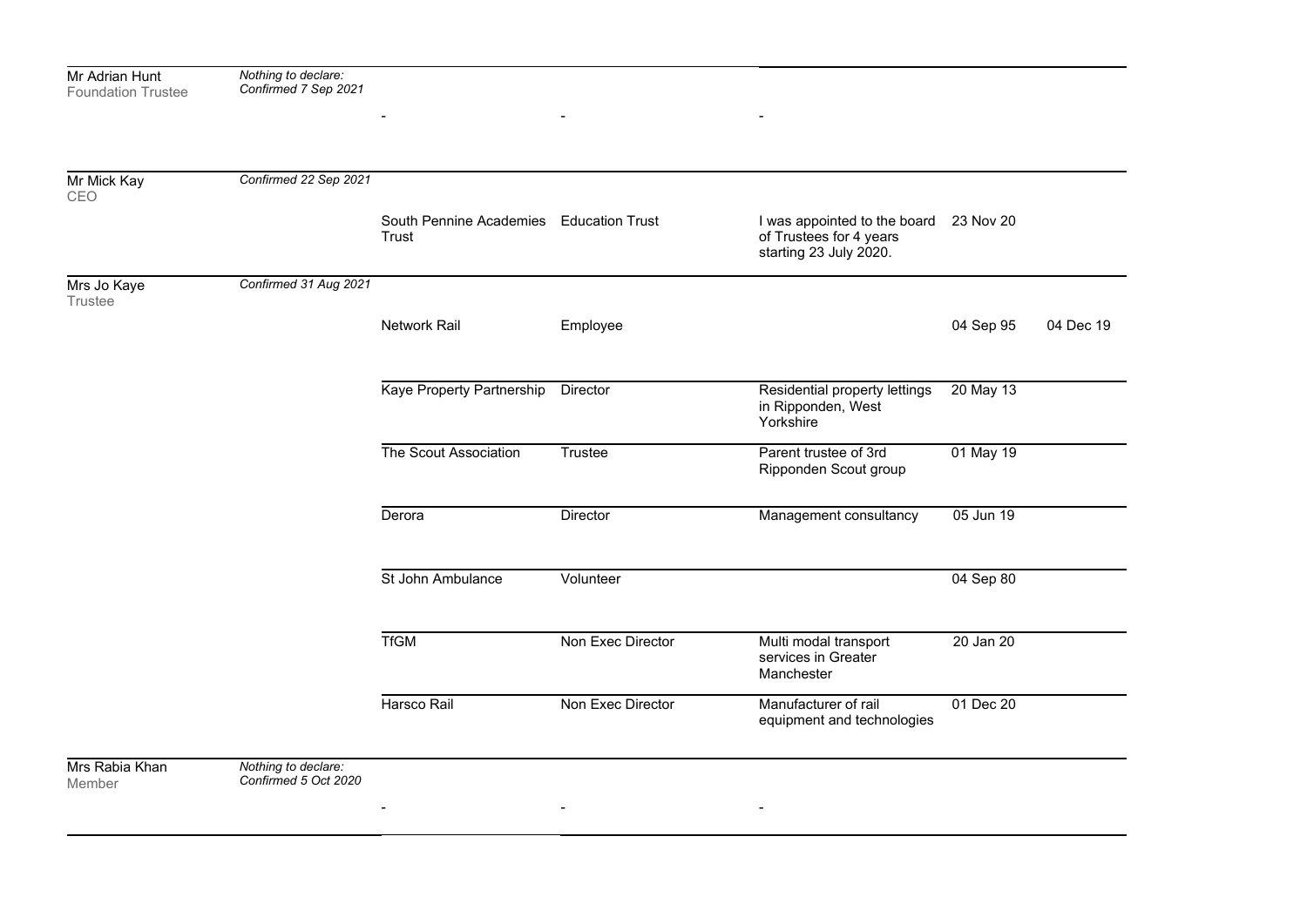| Miss Rhia Lansbury-Palmer <i>Nothing to declare:</i><br>Other | Confirmed 5 Jan 2022  |                                                                         |                                                     |                                                         |           |
|---------------------------------------------------------------|-----------------------|-------------------------------------------------------------------------|-----------------------------------------------------|---------------------------------------------------------|-----------|
|                                                               |                       |                                                                         |                                                     |                                                         |           |
| Ms Kate Lewis<br><b>Clerk</b>                                 | Not confirmed         |                                                                         |                                                     |                                                         |           |
|                                                               |                       |                                                                         |                                                     |                                                         |           |
| Mr Ashley Lord<br>Trustee                                     | Confirmed 30 Aug 2021 |                                                                         |                                                     |                                                         |           |
|                                                               |                       | Ashley Lord Barristers,<br>practicing out of Spire<br><b>Barristers</b> | Self Employed                                       | <b>Commenced Pupillage</b><br>11.09.2017.               | 11 Sep 17 |
|                                                               |                       |                                                                         |                                                     | Became a fully qualified<br>barrister on 11.09.2018     |           |
|                                                               |                       | Spire Foundation,                                                       | Charity                                             | Chair of the Board                                      | 23 May 20 |
|                                                               |                       |                                                                         |                                                     |                                                         |           |
| Mrs Carol McDermott<br><b>Trustee</b>                         | Confirmed 26 Aug 2021 |                                                                         |                                                     |                                                         |           |
|                                                               |                       | Leadership Support for<br>Schools Ltd                                   | School Improvement Services Former Company Director | Current - consultant -<br>employed                      |           |
|                                                               |                       | Department for Education                                                | Education                                           | External Expert - Contractor                            | 01 Sep 16 |
|                                                               |                       | <b>MAST MAT</b>                                                         | <b>Trust Member</b>                                 | Based in Kirklees - Member<br>since 2016                |           |
| Mr David Morgan<br>Member                                     | Confirmed 21 Sep 2021 |                                                                         |                                                     |                                                         |           |
|                                                               |                       | <b>GORSE Academies Trust</b>                                            | Member & Director                                   |                                                         | 09 Dec 19 |
|                                                               |                       | <b>Warburtons Limited</b>                                               | <b>General Counsel &amp; Company</b><br>Secretary   | Not aware of any possible<br>conflict though Warburtons | 01 May 20 |